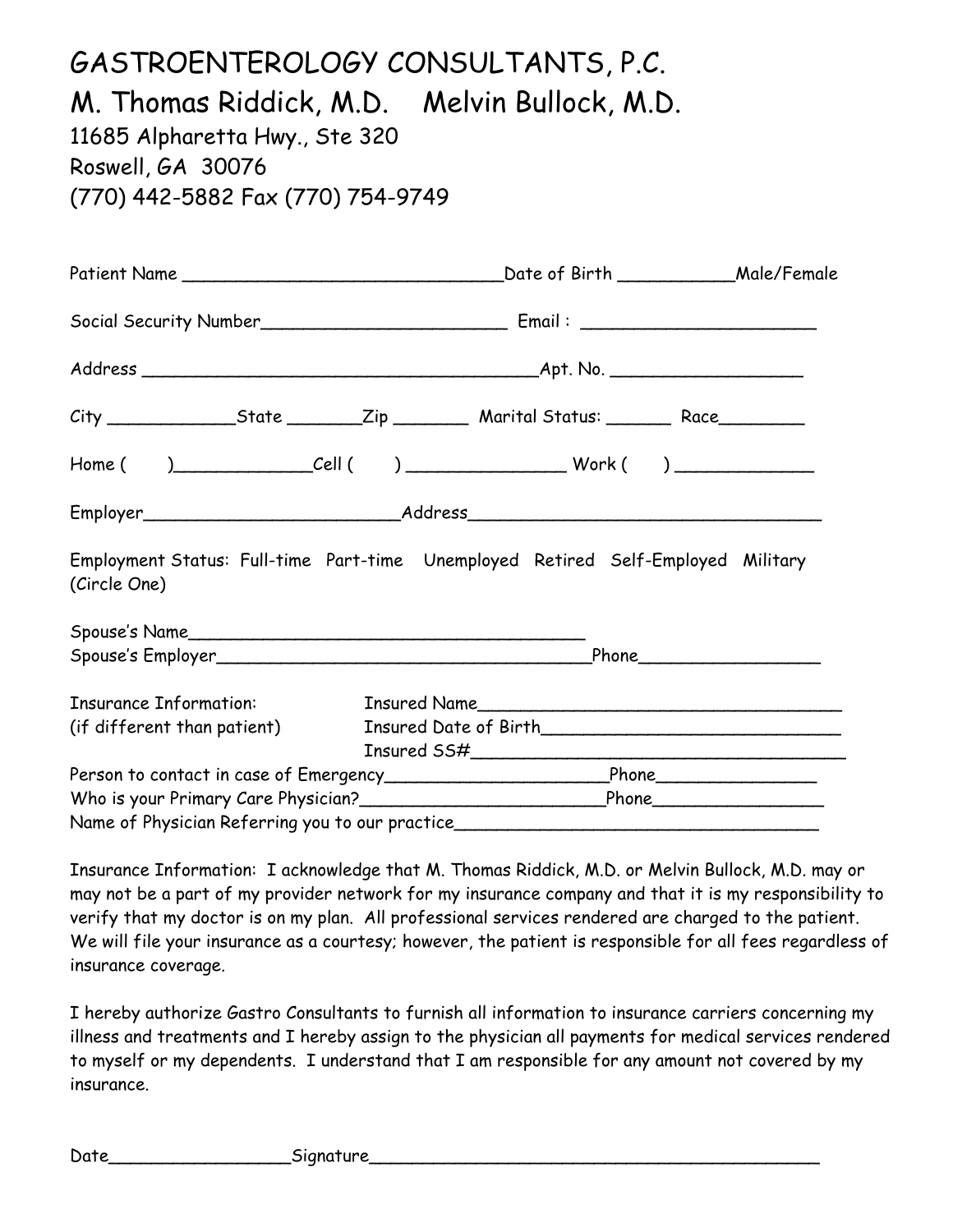#### IMPORTANT NOTICE

**IT IS POSSIBLE THAT YOUR TREATMENT WILL INCLUDE AN OUTPATIENT PROCEDURE. PLEASE BE AWARE THAT THERE MAY BE CHARGES SEPARATE FROM DR. RIDDICK'S/ DR. BULLOCK'S FEE. I.E., HOSPITAL, ANESTHESIA, PATHOLOGY.** 

**IF YOU HAVE A PROCEDURE THAT IS SCHEDULED AT GEORGIA ENDOSCOPY CENTER THAT NEEDS TO BE CANCELLED, A 4-DAY NOTICE IS REQUIRED. IF THE APPROPRIATE NOTICE IS NOT RECEIVED, A FEE OF \$100.00 WILL BE CHARGED TO THE PATIENT. INSURANCE COMPANIES WILL NOT COVER THIS FEE. WE ALSO REQUIRE A 24 HR NOTICE FOR OFFICE VISIT CANCELLATION. A \$25 FEE WILL BE CHARGED. (EXCEPTION: ILLNESS OR DEATH IN THE FAMILY)** 

**THERE MAY ALSO BE TIMES WHEN OUR DOCTOR NEEDS TO ORDER TESTING OUTSIDE OF OUR OFFICE, WHICH MAY INCLUDE BLOOD WORK, X-RAYS, ETC. THESE CHARGES ARE NOT PART OF THE OFFICE VISIT AND YOUR REGULAR BENEFITS WILL APPLY.** 

**IF YOU ARE HERE FOR A CONSULTATION VISIT PRIOR TO SCHEDULING A COLONOSCOPY, PLEASE BE ADVISED THAT THIS IS CONSIDERED A SPECIALIST OFFICE VISIT AND NOT CONSIDERED PREVENTATIVE. YOUR USUAL BENEFITS WILL APPLY AS WITH ANY OTHER SPECIALIST OFFICE VISIT.** 

**IF YOUR INSURANCE REQUIRES A REFERRAL TO OUR OFFICE, IT IS THE PATIENT'S RESPONSIBILITY TO OBTAIN. IF A PROCEDURE YOU HAVE SCHEDULED NEEDS TO HAVE PRECERTIFICATION, OUR OFFICE WILL OBTAIN THIS FROM YOUR INSURANCE COMPANY.** 

**IT IS THE PATIENT'S RESPONSIBILITY TO KNOW WHAT HIS/HER INSURANCE BENEFITS ARE AND WHAT THEY WILL OR WILL NOT COVER.**

**I HAVE READ AND UNDERSTAND THE ABOVE NOTICE.**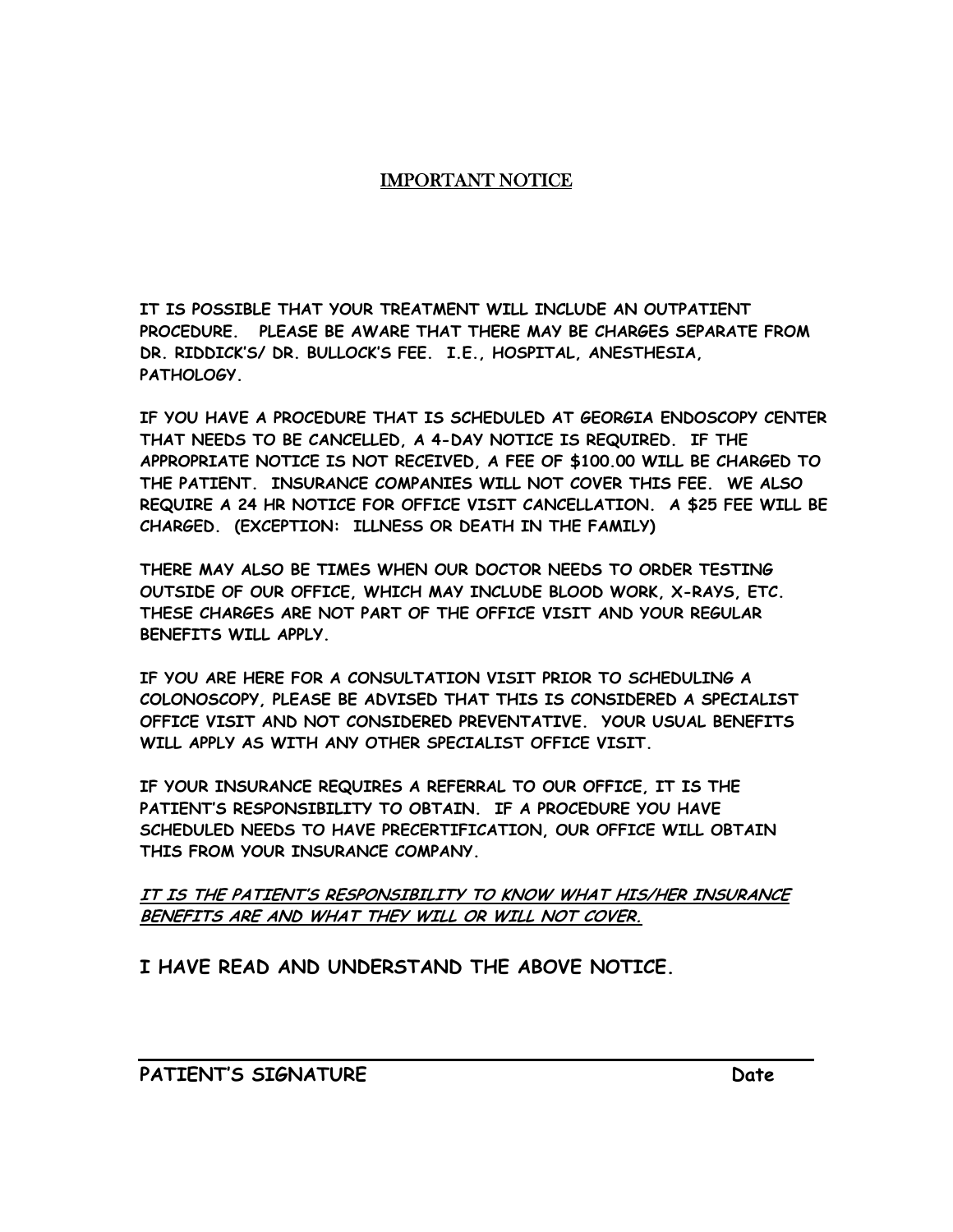#### **PATIENT CONSENT FORM**

The Department of Health and Human Services has established a "Privacy Rule" to help insure that personal information is protected for privacy. The "Privacy Rule" was also created in order to provide a standard for certain health care providers to obtain their patients' consent for uses and disclosures of health information about the patient to carry out treatment, payment, or health care operations.

As our patient we want you to know that we respect the privacy of your personal medical information and will do all we can to secure and protect that privacy. We strive to always take reasonable precautions to protect your privacy. When it is appropriate and necessary, we provide the minimum necessary information to only those we feel are in need of your health care information and information about treatment, payment or health care operations, in order to provide health care that is in your best interest.

We also want you to know that we support your full access to your personal medical records. We may have indirect treatment relationships with you (such as laboratories that only interact with physicians and not patients), and may have to disclose personal health information for purposes of treatment, payment, or health care operations. These entities are most often not required to obtain patient consent.

You may refuse to consent to the use or discloser of your personal health information, but this must be in writing. Under this law, we have the right to refuse to treat you should you choose to refuse to disclose your Personal Health Information (PHI). If you choose to give consent in this document, at some future time you may request to refuse all or part of your (PHI). You may not revoke actions that have already been taken which relied on this or a previously signed consent.

If you have any objections to this form, please ask to speak with our HIPAA Compliance Officer.

You have the right to review our privacy notice, to request restrictions and revoke consent in writing after you have reviewed our privacy notice.

I authorize Dr. Riddick/Dr. Bullock or their staff to leave a message or voicemail on the following phone numbers:

| Ho<br>. | n | O<br>. |
|---------|---|--------|
|---------|---|--------|

**Print Name** Signature Date

\_\_\_\_\_\_\_\_\_\_\_\_\_\_\_\_\_\_\_\_\_\_ \_\_\_\_\_\_\_\_\_\_\_\_\_\_\_\_\_\_\_\_\_\_\_ \_\_\_\_\_\_\_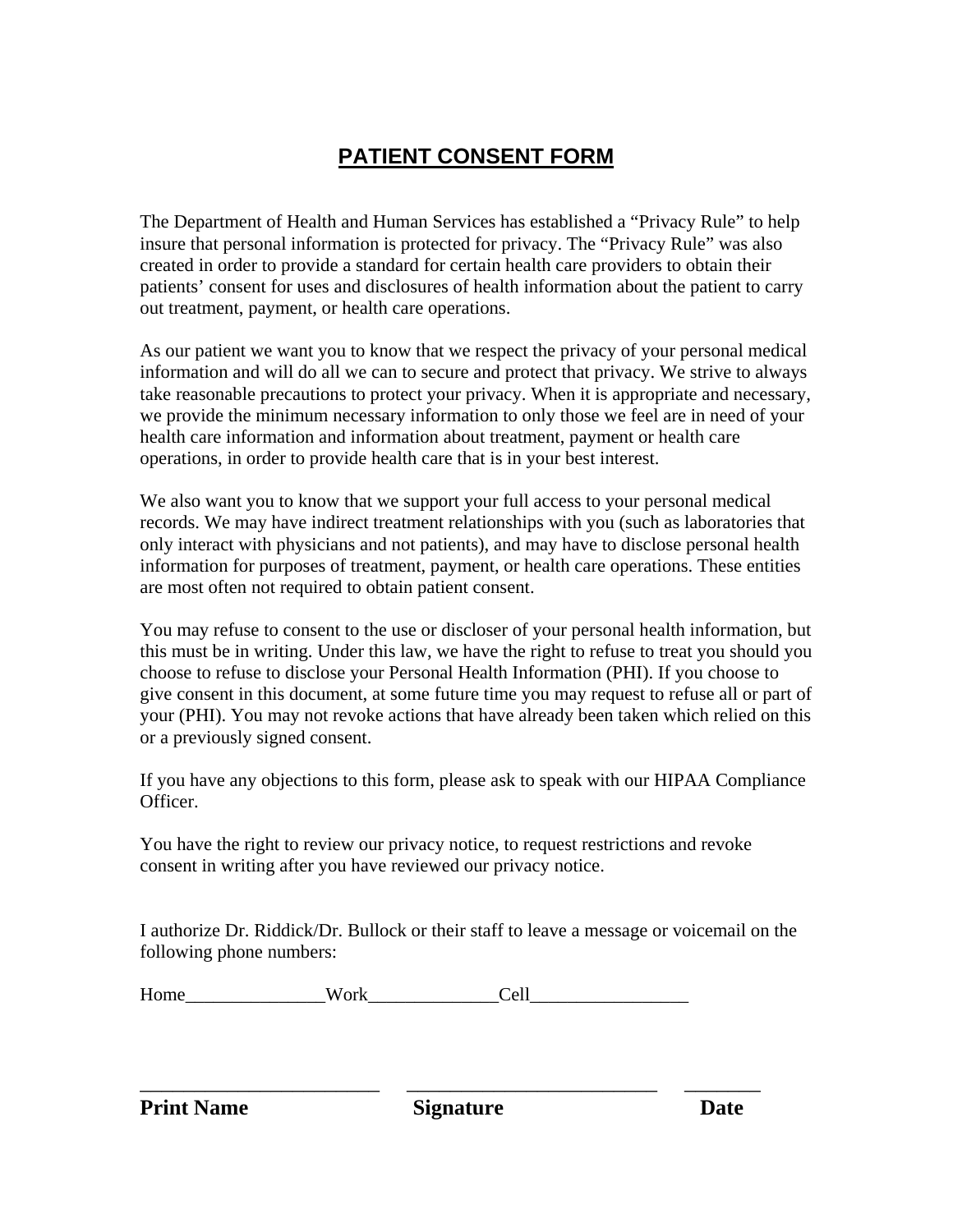### **PATIENT MEDICAL QUESTIONAIRE**

| Have you ever had a Colonoscopy? ______YES ______NO                                                  |  |
|------------------------------------------------------------------------------------------------------|--|
| (Females)<br>Have you ever had a Mammogram? ______YES ______NO<br>If so, when $?$                    |  |
| Have you ever had a Bone Density Study? _____ YES ____ NO<br>If so, when? $\frac{1}{2}$              |  |
| Have you ever had a Pneumovax Vaccine(for Pneumonia)? _____YES _____NO<br>If so, when? $\frac{1}{2}$ |  |
| Please list all current medications:                                                                 |  |
|                                                                                                      |  |
|                                                                                                      |  |
|                                                                                                      |  |
| <u> 1989 - Johann Barbara, margaret eta idazlearia (h. 1989).</u>                                    |  |
| Please provide a pharmacy that you may use:                                                          |  |
|                                                                                                      |  |
|                                                                                                      |  |
|                                                                                                      |  |
| My preferred method of contact from our office is:                                                   |  |
| ____Phone _____E-mail ____Postal Mail                                                                |  |
|                                                                                                      |  |